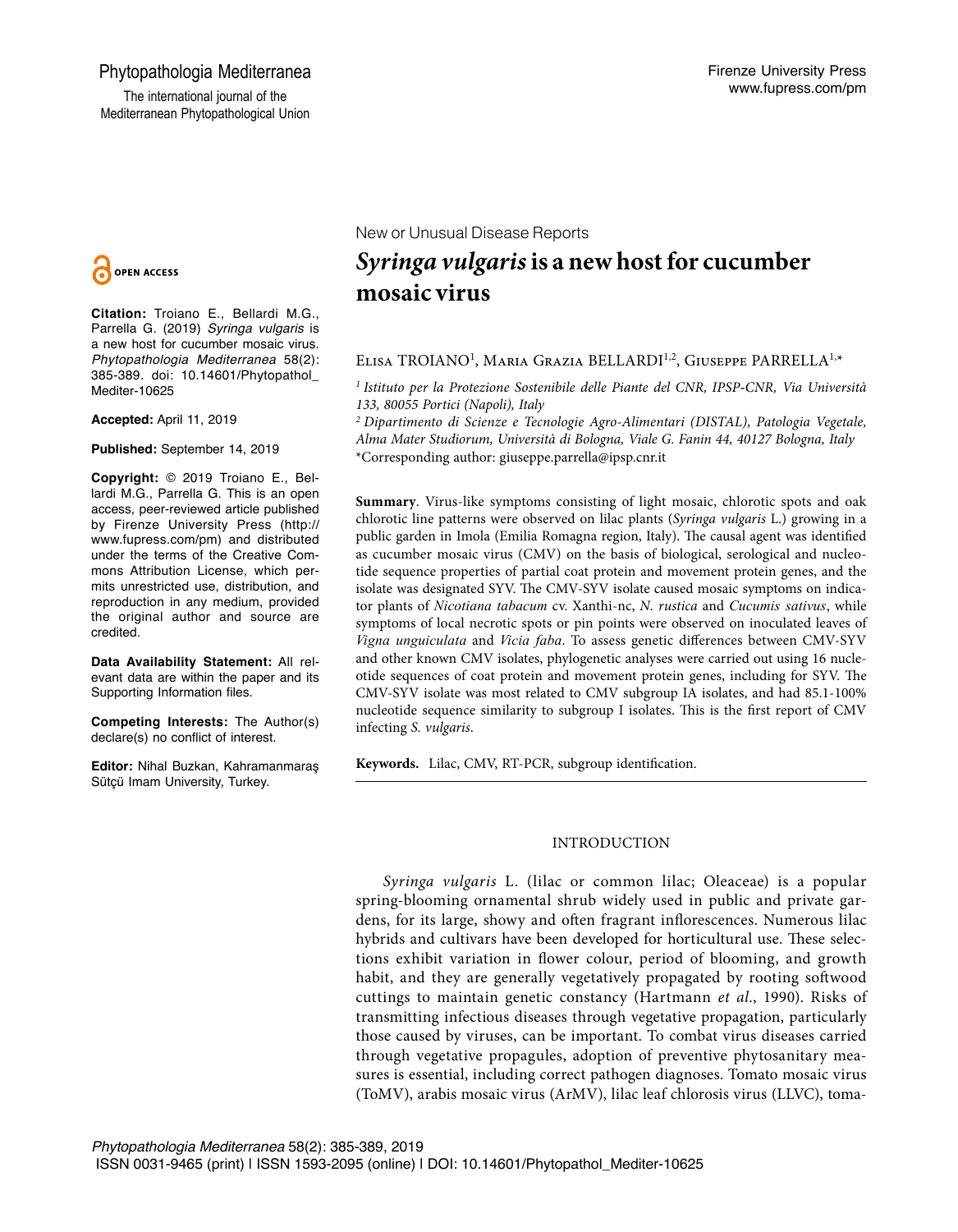to black ring virus (TBRV), tomato bushy stunt virus (TBSV), cherry leaf roll virus (CLRV), elm mottle virus (EMoV), strawberry latent ringspot virus (SLRSV), lilac ring mottle virus (LiRMoV) and tobacco rattle virus (TRV) have been previously described from lilac (Novák and Lanzová, 1975; Novák and Lanzová, 1977; van der Meer *et al*., 1976; van der Meer, 1976; Brunt, 1978; Canova and Betti, 1987; Castello *et al.*, 1992; Cooper, 1993; Sharma-Poudyal *et al*., 2016).

Most of these viruses elicit similar symptoms in lilac, consisting mainly of chlorotic spots and line patterns on the leaves (van der Meer, 1976). This symptomatology is not indicative on the particular virus involved, and to get correct diagnoses, virus-specific detection methods are required. In this paper, we report the identification and characterization of a cucumber mosaic virus (CMV) isolate belonging to subgroup IA, from symptomatic lilac plants showing chlorotic ringspots and line patterns. This is the first documented serological and molecular evidence for the occurrence of CMV in lilac, causing similar symptoms to other viruses associated with that plant host.

#### MATERIALS AND METHODS

Since 2016, lilac plants showing virus-like leaf symptoms, including light mosaic, chlorotic ringspots and oak chlorotic line patterns (Figure 1), were observed in a public garden in Imola (Emilia Romagna region, Italy). Symptoms progressively and completely regressed after blooming, during the summer. In spring 2018, symptomatic leaves were collected from two plants, and were used in bioassay, serological and molecular tests.

In bioassays, three plants each of *Chenopodium quinoa*, *Nicotiana rustica*, *N. tabacum* cv. Xanthi and *Vigna unguiculata* cv. Black eye were mechanically inoculated with sap obtained by macerating symptomatic lilac leaves in 0.03 M phosphate buffer (pH 7). The same leaves were tested for the presence of CMV, alfalfa mosaic virus (AMV) and ToMV, using double-antibody sandwich (DAS)-ELISA commercial diagnostic kits (Bioreba AG; respectively, Art. Nr. 160675, 140575 and 152675 for the three viruses), including negative and positive controls. Samples from symptomatic and healthy leaves were also assessed for the presence of ilarviruses and nepovirus, using reverse transcription (RT)-PCR tests on total RNA extracted with the E.Z.N.A.® plant RNA kit (Omega Bio-tek, USA), and genus-specific primer pairs (Wei and Clover, 2008; Untiveros and Perez-Egusquiza, 2010). For the (RT)-PCR tests, the procedure of Parrella and Greco (2016) was used. Total RNA extracted from leaves of a healthy lilac plant was used as negative control, while total RNA extracted from tobacco plants infected with isolates of tomato ring spot virus (ToRSV) was used as positive control for nepovirus and parietaria mottle virus (PMoV) was used as positive control for ilarvirus (Parrella, 2002). Positive controls were derived from the collection of virus isolates at the Istituto per la Protezione Sostenibile delle Piante del CNR (IPSP-CNR), maintained as dehydrated leaves and stored over calcium chloride at 4°C.

In addition, and to confirm preliminary positive results obtained using CMV-specific ImmunoStrip® (Agdia Inc.) on symptomatic leaves from the two lilac plants, RT-PCR tests were also conducted using two pairs of CMV specific primers on total RNA isolated from infected and healthy lilac leaf tissues. Primer pair



**Figure 1.** Natural symptoms on the leaves of *Syringa vulgaris* (lilac) plants infected by cucumber mosaic virus (CMV) isolate SYV, growing in a public garden (Northeast of Italy). Light mosaic (A), chlorotic spots (B) and oak chlorotic line patterns (C) were observed.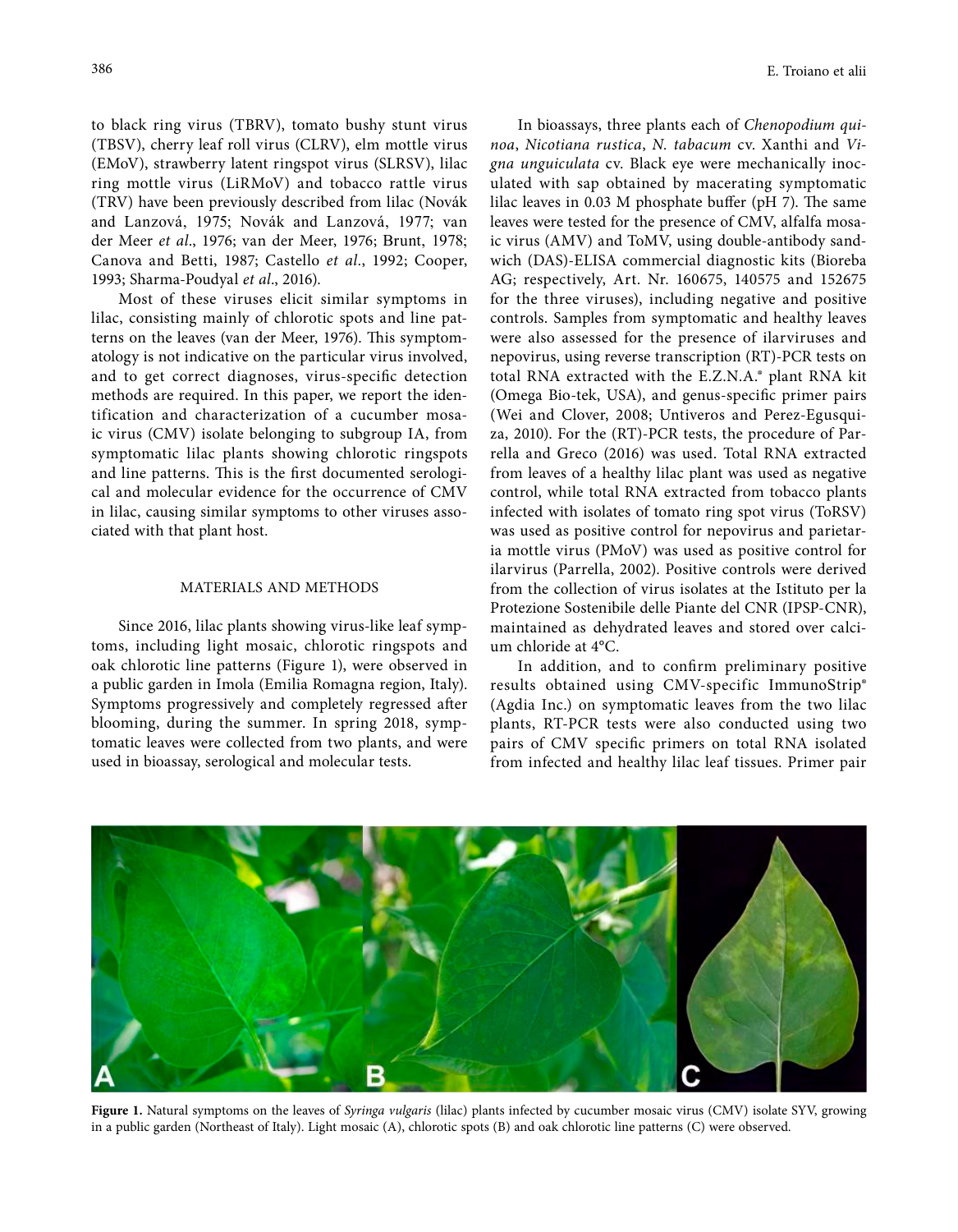CMV1/CMV2 was used to amplify the partial coat protein gene (CP), and part of the 3'-noncoding region of CMV RNA3 (Singh *et al.* 1995; Parrella and Sorrentino 2009), and primer pair CMVMP1 (5'-ATGGCTTTC-CAAGGTACCA-3') and CMVMP2 (5'-CTAAAGAC-CGTTAACCACC-3') was used to amplify the entire Open Reading Frame (ORF) of the movement protein gene (MP). PCR conditions were as follows: initial denaturation cycle for 3 min at 92°C, followed by 35 cycles of denaturation for 1 min at 95**°**C, annealing for 1 min at 60**°**C, extension for 1.5 min at 72**°**C. In the final cycle, the elongation time at 72**°**C was 7 min. PCR products of the expected length (approx. 500 bp for CMV1/CMV2 and 840 bp for CMVMP1/CMVMP2) were separated by electrophoresis in agarose gels and purified using the Wizard® SV Gel and PCR Clean-Up System (Promega). DNA sequencing was carried out at Eurofins Genomics. Nucleotide sequence data were assembled using BioEdit Version 5.0.9 (Hall, 1999), and then compared with corresponding regions of the other CMV isolates retrieved from the GenBank database. Multiple nucleotide sequence alignments were performed by using the Clustal W program, while phylogenetic and molecular evolutionary analyses were inferred using the Maximum Likelihood method (Felsenstein, 1981), both packaged in the MEGA X software (Kumar *et al*., 2018). Peanut stunt virus (PSV; NC002040) was used as the outgroup to root the phylogenetic tree.

#### RESULTS AND DISCUSSION

Mechanical inoculation from symptomatic lilac leaf samples induced local chlorotic lesions on *C. quinoa* and *V. unguiculata* observed 5 days post-inoculation, and vein clearing and light mosaic in *Nicotiana* spp. observed 14 days post-inoculation.

In double-antibody sandwich (DAS)-ELISA tests, only CMV was identified from both lilac plants. These results were confirmed by RT-PCR with CMV-specific primer pairs, and amplification products were obtained from the naturally infected lilac plants and mechanically inoculated plants, as well as from the PAE1 isolate of CMV (Parrella and Sorrentino, 2009) used as positive control. No amplification products were obtained from healthy plants (Figure 2). The sequences obtained from the two plants with the CMV1/CMV2 primers were identical, as well as those obtained with the CMVMP1/CMVMP2 primers, and these were deposited at GenBank (Acc. No. MH433673 for the partial CP gene and Acc. No. MH433674 for MP gene). The partial CP sequence of CMV-SYV was 96.5–98.6% similar

M<sub>K</sub>C<sub>1</sub> 1000 bp 500 bp

Figure 2. Results obtained with CMV1/CMV2 (lanes C1, 1, 3 and 5) and CMVMP1/CMVMP2 (lanes C2, 2, 4, and 6) primer pairs in reverse transcription (RT)-PCR tests, using total RNA extracted from healthy and symptomatic leaves of *Syringa vulgaris* (lilac): lane Mk, DNA ladder; lanes C1 and C2, negative controls (healthy lilac plant); lanes 1 and 2, amplicons obtained with RNA extracted from the lilac plant n. 1; lanes 3 and 4, amplicons obtained with RNA extracted from the lilac plant n. 2; lanes 5 and 6, positive controls (RNA of the CMV-PAE isolate; Parrella and Sorrentino, 2009).

to that of subgroup IA, 92.8–94.4% similar to subgroup IB and 77.0–76.5% similar to subgroup II, while the MP sequence was 96.4–99.0% similar to that of subgroup IA, 91.9–94.0% similar to subgroup IB and 79.2–79.6% similar to subgroup II. These results agree with those reported elsewhere concerning the nucleotide similarities within and among CMV isolate subgroups (Roossinck, 2002; Moury, 2004). Both of the CMV-SYV sequences obtained showed greatest sequence similarity at the nucleotide level with the CMV-Fny isolate (98.6% for the partial CP gene and 99.0% for the MP gene).

CMV1/CMV2 primers have been designed to produce amplicons of different sizes to distinguish CMV isolates belonging to subgroups I or II (Singh *et al.*, 1995; Parrella and Sorrentino, 2009). Based on the length of the amplicons obtained with these primers (487 bp), the CMV isolate from lilac (named SYV, from *Syringa vulgaris*) belonged to subgroup IA (Singh *et al.*, 1995). This was further confirmed by the detection of one *Hpa*II restriction site in the 487 bp sequence, as previously proposed for the CMV isolates belonging to subgroup IA (Parrella and Sorrentino, 2009).

The bootstrap maximum-likelihood trees for nucleotide sequences of the CMV-SYV isolate and the two corresponding genomic regions of CMV isolates retrieved from the GenBank database and identified by the CMV1/CMV2 (partial CP gene) and CMVMP1/ CMVMP2 (MP ORF) primer pairs, are presented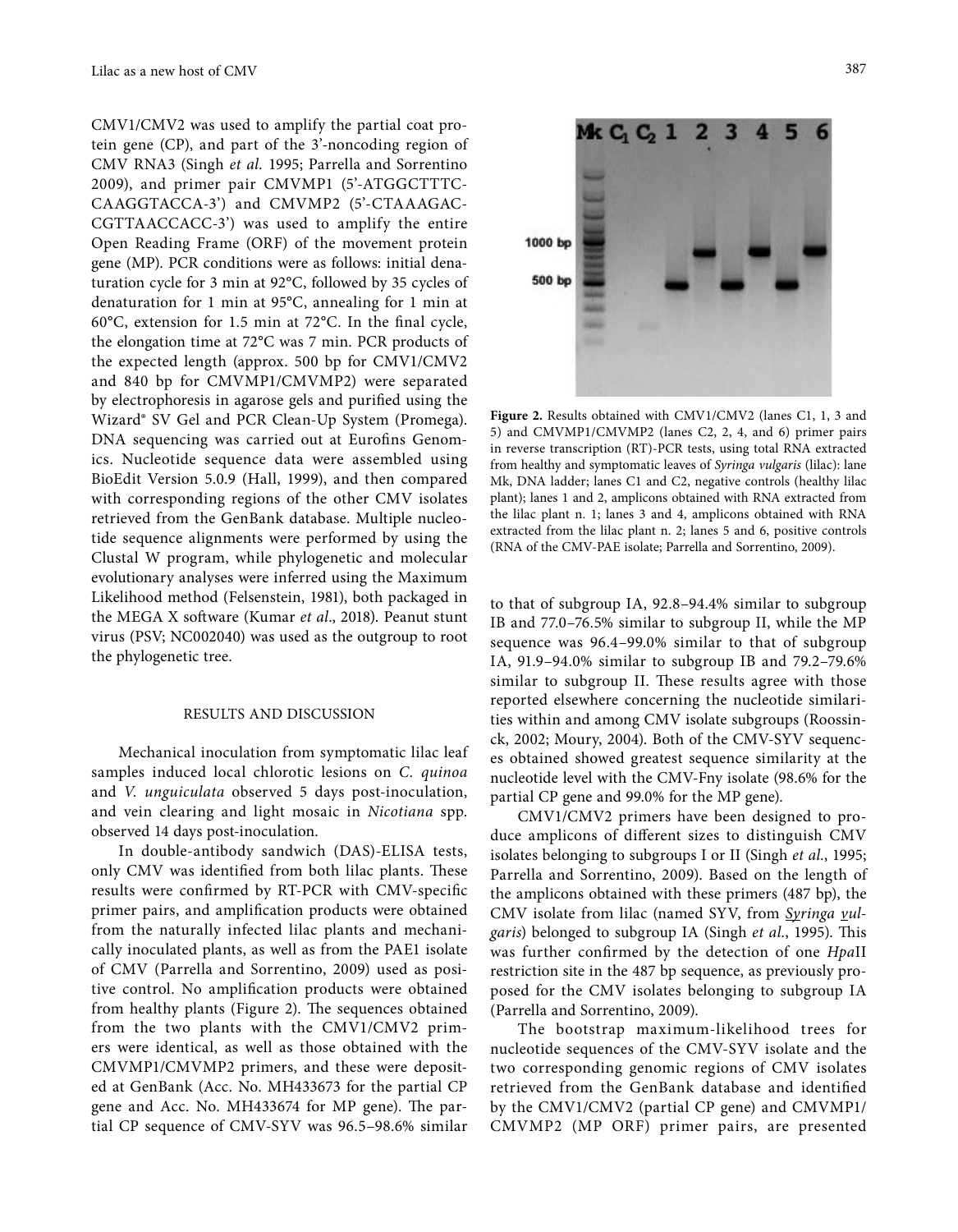

**Figure 3.** Phylogenetic trees derived from nucleotide sequences of the CMV RNA fragments obtained with the primer pairs CMV1/CMV2 and CMVMP1/CMVMP2 of SYV with the corresponding nucleotide regions of previously reported CMV isolates retrieved from Gen-Bank (accession numbers and, when available, natural host plants and geographic origins are reported in parentheses for each CMV isolate): ZM (JN180311; *Zea mais*; South Korea); Rb (GU327365; *Rudbeckia hirta* var. pulcherrima; South Korea); Z1 (GU327368; *Cucurbita pepo*, South Korea); Fny (D10538; *Solanum lycopersicum*; United States of America); Y (D12499; Japan); Leg (D16405; *Vigna unguiculata*, Japan); Va (JX014248; *Vigna angularis* var. nipponensis, South Korea); Mf (AJ276481; South Korea); NT9 (D28780; *Solanum lycopersicum*; Taiwan); Tfn (Y19626; *Solanum lycopersicum*; Italy); Ix (U20219; *Ixora* sp.; Philippines); CTL (EF213025; *Brassica chinensis*; China); IA (AB042294; Indonesia); Q (M21464; Australia); Trk7 (L15336; *Trifolium repens*; Hungary); Ly (AF198103; *Lupinus angustifolius*; Australia); Ls (AF127976; USA); PAE1 (FN257306; *Passiflora edulis*; Italy); PSV (NC002040). The position of the SYV isolate is shown in the box. Peanut stunt virus (PSV) was used as an outgroup. Phylogenetic analyses were performed employing the maximum likelihood method packaged in the MEGA X software. Bootstrap values  $\geq 70\%$  are indicated at each node.

in Figures 1A and 1B. Analyses for both fragments showed that CMV isolates could be divided into two subgroups, as subgroup I and II. As expected, subgroup I was further divided into subgroups IA and IB. For CMV-SYV, this analysis showed that it belongs to subgroup IA and is closely related to the CMV-Fny, in both the genetic regions studied. Therefore, these results further confirmed that CMV-SYV belongs to subgroup IA of CMV.

Several viruses have been described in lilac (Brunt, 1978; Canova and Betti, 1987; Cooper 1993; Sharma-Poudyal *et al*., 2016). However, until now the presence of CMV infections in this host have not been reported. Results of the present study indicate that the CMV-SYV isolate systemically infected lilac plants causing symptoms including light mosaic, chlorotic ringspots and oak chlorotic line patterns on the host leaves (Figure 1). CMV is efficiently transmitted by more than 75 species of aphids (Hemiptera: *Aphididae*), in a non-persistent, stylet-borne manner, and these insects are the main vectors disseminating CMV in nature (Jacquemond, 2012). Nevertheless, since lilac is generally vegetatively propagated by basal shoots or root sprouts, it is important that mother-plants are carefully checked for virus infections to avoid spreading virus-infected material. To our knowledge, this is the first report of natural CMV infections in lilac.

### LITERATURE CITED

- Brunt A.A., 1978. The occurrence, hosts and properties of lilac chlorotic leafspot virus, a newly recognized virus from *Syringa vulgaris*. *Annals of Applied Biology* 88: 383–391.
- Canova A., Betti L., 1987. Virus disease of ornamental shrubs. Ring mottling of dwarf lilac. *Phytopathologia Mediterranea* 26: 151–155.
- Castello J.D., Hibben C.R., Jacobi V., 1992. Isolation of tomato mosaic virus from lilac. *Plant Disease* 76: 696–699.
- Cooper J.I., 1993. Virus diseases of trees and shrubs, 2nd ed. Chapman and Hall, London, 205 pp.
- Felsenstein J., 1981. Evolutionary trees from DNA sequences: a maxi-mum likelihood approach. *Journal of Molecular Evolution* 17: 368–376.
- Hall T.A., 1999. BIOEDIT: a user-friendly biological sequence alignment editor and analysis program for Windows 95/98/NT. *Nucleic Acids Symposium Series*  41: 95–98.
- Hartmann H.T., Kester D.E., Davies F.T., 1990. Plant propagation principles and practices. Englewood Cliffs*,* New Jersey, USA: Prentice-Hall, 5th ed, 647 pp.
- Jacquemond M., 2012. Cucumber mosaic virus. *Advances in Virus Research* 84: 439–504.